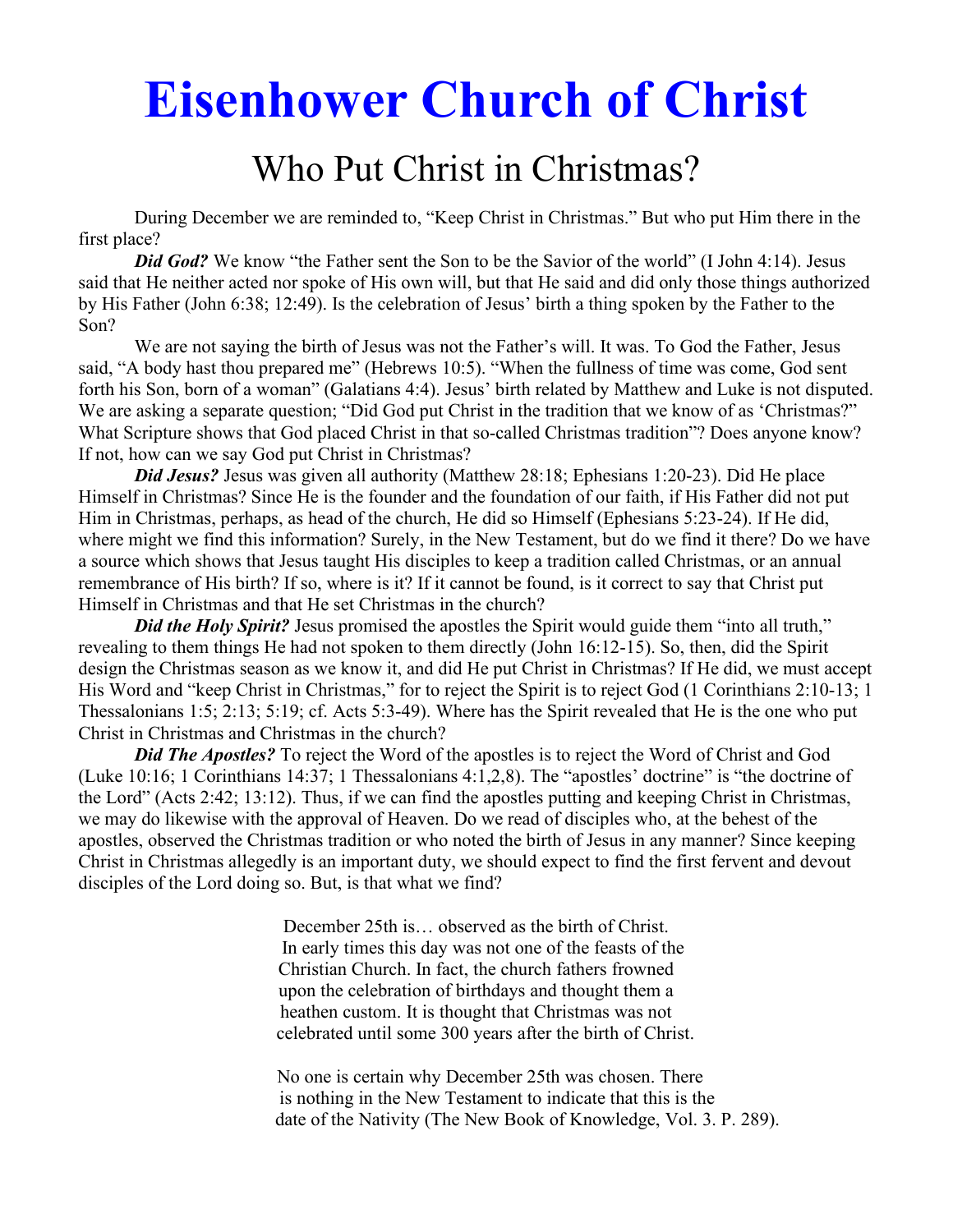Since neither God, nor Christ, nor the Holy Spirit, nor the Apostles put Christ in Christmas, why should we? We cannot Scripturally justify doing so!

> —Southside's Salute Southside Church of Christ Lubbock, TX

#### *Prayer Request*

**Trina Plyler** (George & Jurlean's daughter) had a chemo treatment a couple of weeks ago and found out that she has Covid. The infusion treatment for the Covid was delayed because of the chemo treatment. Continue to keep Trina in your prayers that she will be able to win this battle.

**LaDonna Chism** was admitted into MCH on the 15th to be treated for cellulitis in her leg. She underwent surgery last Tuesday. Continue to keep LaDonna in your prayers.

**Charles Wood** is dealing with bronchitis at this time. Keep him in your prayers.

**Curtis Parum** (Betty Branson's brother) is dealing with pneumonia and also heart issues and not doing well. Please keep Curtis in your prayers that he will get well soon.

Maria Anaya has requested prayers for her two sons, **Rudy** and **David Alaniz.** They both have lung infections. Rudy, her oldest, seems to be doing better. Keep them both in your prayers.

#### *Prayer List*

Wayne Anderson; Betty Branson; Bill and Mary Brown; LaDonna Chism; Dana Erwin; Hattie Gilmore; Hugo Grijalva; Doug Guynn; Rosanna Herrera; Tiffany Horton; Alex Martinez; Ora McAfee; Glenna McCarty; Laura McKnight; Melissa Moore; Juan & Estella Morolez; Julie Munoz; Cain Pilgrim; Bruce & Trina Plyler; Chasidy Rayos; Jackie Rex; Daniel Reyes; Lisa Salas; Marilyn Upshaw; Terresia Weaver; Janet Wesson; John Wood, Natalynn Wood.

#### *Eisenhower's Shut-ins*

Dusty and Kathy Marshall; Glenna McCarty; Jackie Rex; Janelle Shirley and Marilyn Upshaw Remember to keep all of our sick, shut-ins, the bereaved, our military personnel and the spiritually weak in your daily prayers.

#### *Youth*

Bible Quiz Question … (Finish the Beatitude)

"Blessed are the peacemakers… (?)

Last Week's Quiz Answer...

"Blessed are the pure in heart... for they shall see God.

#### *Events*

Watch **"***In Search of the Lord's Way"* Sunday mornings at 7:30 am on KWES TV 9.

#### *Office News*

Congratulations to Casey & Gabriella Cleveland upon the arrival of their baby girl, Analia Jayde who was born at 5:10 a.m. on December 14th. She weighed 7 lbs. 2 oz. Mother and baby are doing fine. Again, Congrats.

#### *Thoughts to Remember…*

Worry is like a rocking chair. It gives you something to do, but it doesn't get you anywhere.

A baby is God's opinion that the world must go on.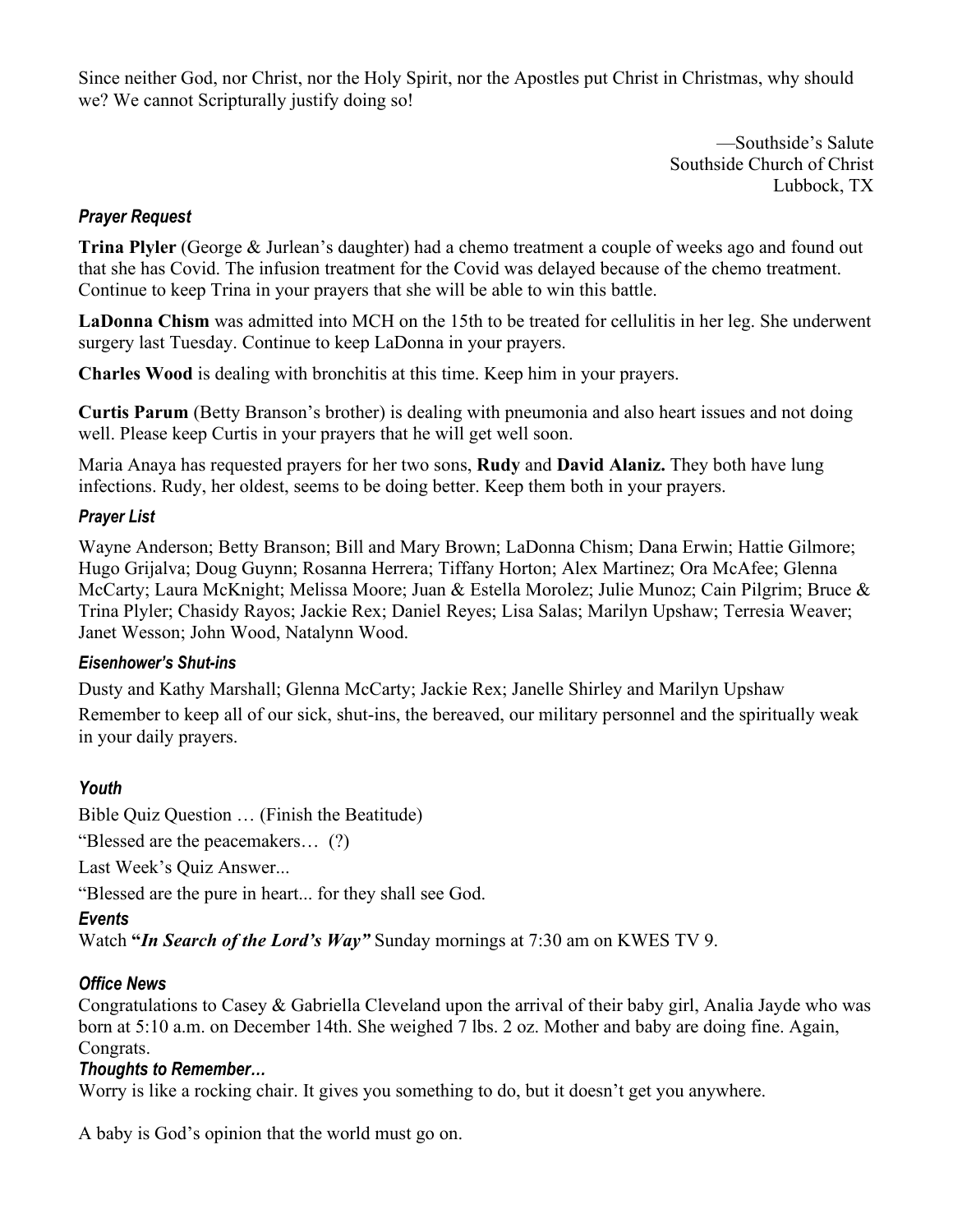### **Time to Declutter**

Worldly distractions can inhibit our abounding in the work of the Lord (1 Corinthians 15:58). The Parable of the Sower (Matthew 13:1-9) tells of the seed that fell among thorns and was choked by the thorns. Verse 22 explains; "Now he who received seed among the thorns is he who hears the word, and the cares of this world and the deceitfulness of riches choke the word and he becomes unfruitful." If permitted, many things can consume us, detract from our service to God and render us unproductive. Careers, hobbies, sports, politics, entertainment, material possessions, wealth and the like are not inherently wrong, but they become wrong when placed ahead of God.

 Some may attend church regularly, believing they are doing a good thing but 'other stuff' inhibits them being an active member of the body of Christ. James 1:22-25 states "But be doers of the word, and not hearers only, deceiving yourselves. For if anyone is a hearer of the word and not a doer, he is like a man observing his natural face in a mirror; for he observes himself, goes away, and immediately forgets what kind of man he was. But he who looks into the perfect law of liberty and continues in it, and is not a forgetful hearer but a doer of the work, this one will be blessed in what he does."

 Jesus provided counsel to the rich young ruler in Matthew 19:16-22 when asked what good thing needed to be done to have eternal life. Jesus stated "keep the commandments", to which the young man later replied "All these things I have kept from my youth. What do I still lack?" Jesus responded "If you want to be perfect, go, sell what you have and give to the poor and you will have treasure in heaven; and come, follow Me." But when the young man heard that saying, he went away sorrowful, for he had great possessions.

 Are the cares of this world and 'other stuff' standing in your way of truly serving God? If so, it is time to declutter.

— Bulletin digest

| <b>December 26, 2021</b>  | <b>A.M.</b>            | <b>P.M.</b>            |
|---------------------------|------------------------|------------------------|
| Announcements             | Jeff Wesson            | Jeff Wesson            |
| Song Leader               | Jacob Carson           | Craig Wesson           |
| Sermon                    | <b>Anthony Flunder</b> | <b>Anthony Flunder</b> |
| <b>Opening Prayer</b>     | Jeff Wesson            | Jeff Wesson            |
| Scripture                 | Craig Wesson           | Tommy Garcia           |
| <b>Second Prayer</b>      | Oliver Hernandez       | <b>Scot Straw</b>      |
| <b>Closing Prayer</b>     | Charles Wood           | Jon Roemisch           |
| Lords Supper              |                        | Jr. Munoz              |
| <b>Scripture Reading:</b> | Don Easlon             | Communion              |
|                           | Cody Wesson            | (In Library)           |
|                           | Gary Loving            |                        |
|                           | John Wood              |                        |

**Other Responsibilities:** *Elder:* Allen Weakland 254-8209 —D*eacon:*Bill Ryan 352-4871 -*Pulpit:* Tom Sorenson 638-9447 —*Table:* Jr. Munoz 212-2231 —*Song Leaders:* Larry May 638-3990*— Recording Sermons:* John Wood 413-7444— C*ollections:* Jr. Munoz 212-2231

**Sunday AM** *"TBA"*